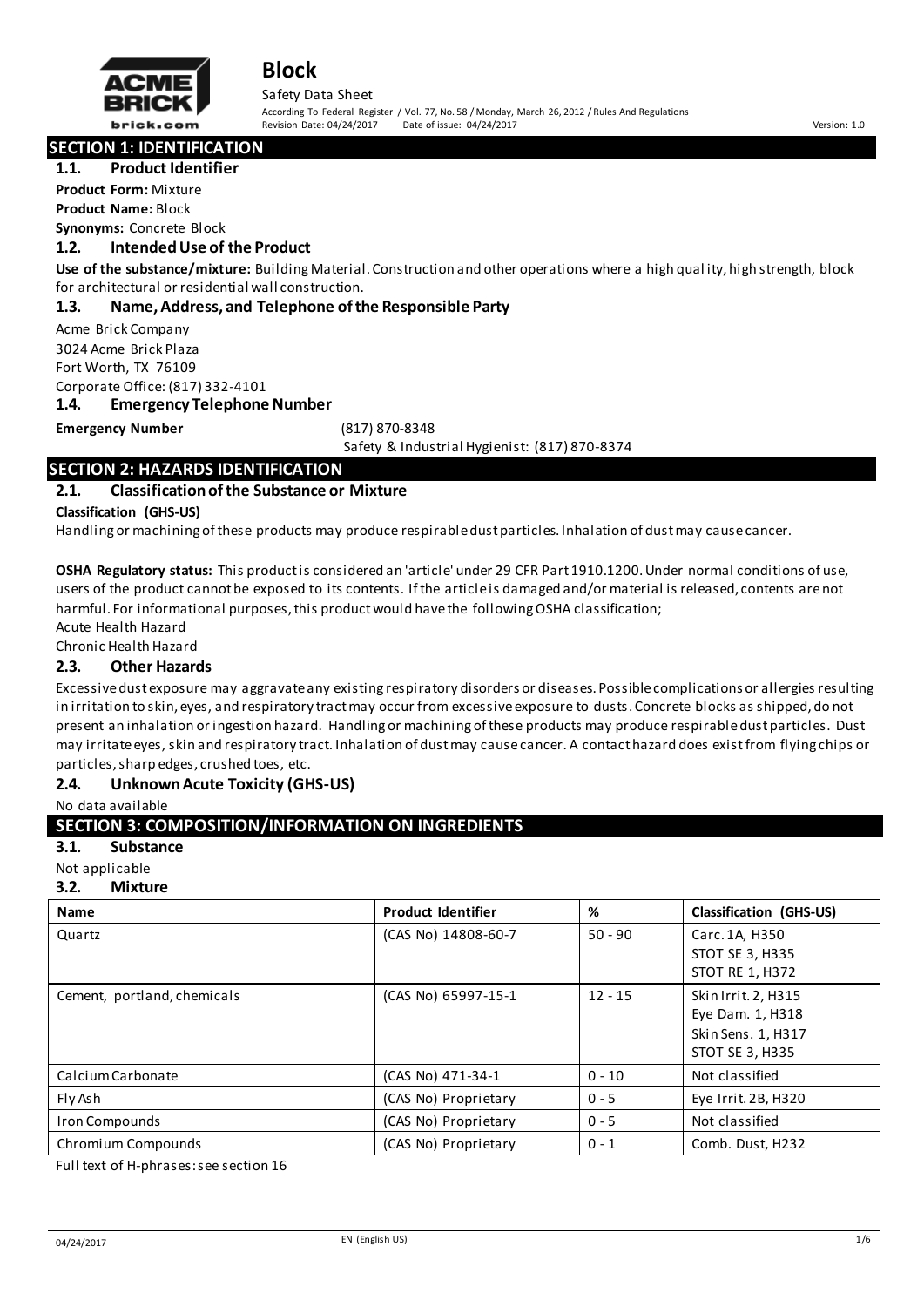Safety Data Sheet

According to Federal Register / Vol. 77, No. 58 / Monday, March 26, 2012 / Rules and Regulations

# **SECTION 4: FIRST AID MEASURES**

### **4.1. Description of First Aid Measures**

**First-aid Measures General**: Never give anything by mouth to an unconscious person. IF exposed or concerned: Get medical advice/attention.

**First-aid Measures After Inhalation**: When symptoms occur: go into open air and ventilate suspected area. Remove to fresh air and keep at rest in a position comfortable for breathing. Call a POISON CENTER/doctor if you feel unwell.

**First-aid Measures After Skin Contact**: Remove contaminated clothing. Drench affected area with water for at least 15 minutes. Obtain medical attention if irritation develops or persists.

**First-aid Measures After Eye Contact**: Rinse cautiously with water for several minutes. Obtain medical attention if pain, blinking or redness persist. Remove contact lenses, if present and easy to do. Continue rinsing.

**First-aid Measures After Ingestion**: Rinse mouth. Do NOT induce vomiting. Obtain emergency medical attention.

#### **4.2. Most important symptoms and effects, both acute and delayed**

**Symptoms/Injuries:** Dust may cause mechanical irritation to eyes, nose, throat, and lungs. There are potential chronic health effects to consider.

**Symptoms/Injuries After Inhalation:** May cause cancer by inhalation.

**Symptoms/Injuries After Skin Contact:** Prolonged contact with large amounts of dust may cause mechanical irritation.

**Symptoms/Injuries After Eye Contact:** Eye contact with large amounts of dust may cause mechanical irritation.

**Symptoms/Injuries After Ingestion:** Ingestion is likely to be harmful or have adverse effects.

**Chronic Symptoms:** Causes damage to organs through prolonged or repeated exposure. May cause cancer.

#### **4.3. Indication of Any Immediate Medical Attention and Special Treatment Needed**

If exposed or concerned, get medical advice and attention.

## **SECTION 5: FIRE-FIGHTING MEASURES**

### **5.1. Extinguishing Media**

**Suitable Extinguishing Media:** Alcohol-resistant foam. Dry powder. Carbon dioxide. Water spray. Sand.

**Unsuitable Extinguishing Media:** Do not use a heavy water stream.

#### **5.2. Special Hazards Arising From the Substance or Mixture**

**Fire Hazard:** Combustible Dust. Dust explosion hazard in air. Supports combustion. Under conditions of fire this material may produce: Carbon dioxide. Carbon monoxide.

**Explosion Hazard:** Avoid dust clouds in combination with static electricity. Dust clouds can be explosive.

**Reactivity:** Stable at ambient temperature and under normal conditions of use.

#### **5.3. Advice for Firefighters**

**Precautionary Measures Fire:** Exercise caution when fighting any chemical fire.

**Firefighting Instructions:** Exercise caution when fighting any chemical fire. Do not allow run-off from fire fighting to enter drains or water courses.

**Protection During Firefighting:** Do not enter fire area without proper protective equipment, including respiratory protection. **Other Information:** Refer to Section 9 for flammability properties.

#### **SECTION 6: ACCIDENTAL RELEASE MEASURES**

#### **6.1. Personal Precautions, Protective Equipment and Emergency Procedures**

**General Measures**: Avoid generating dust. Handle in accordance with good industrial hygiene and safety practice. Good housekeeping is needed during storage, transfer, handling, and use of this material to avoid excessive dust accumulation. Keep away from heat, hot surfaces, sparks, open flames, and other ignition sources. No smoking.

#### **6.1.1. For Non-emergency Personnel**

**Protective Equipment:** Use appropriate personal protection equipment (PPE).

**Emergency Procedures:** Evacuate unnecessary personnel.

#### **6.1.2. For Emergency Responders**

**Protective Equipment:** Equip cleanup crew with proper protection.

**Emergency Procedures:** Ventilate area. Eliminate ignition sources.

#### **6.2. Environmental Precautions**

Prevent entry to sewers and public waters.

#### **6.3. Methods and Material for Containment and Cleaning Up**

**Methods for Cleaning Up:** Collect spillage. Avoid generation of dust during clean-up of spills. Vacuum must be fitted with HEPA filter to prevent release of particulates during clean-up. Practice good housekeeping - spillage can be slippery on smooth surface either wet or dry.

#### **6.4. Reference to Other Sections**

See Heading 8. Exposure controls and personal protection. For further information refer to section 13.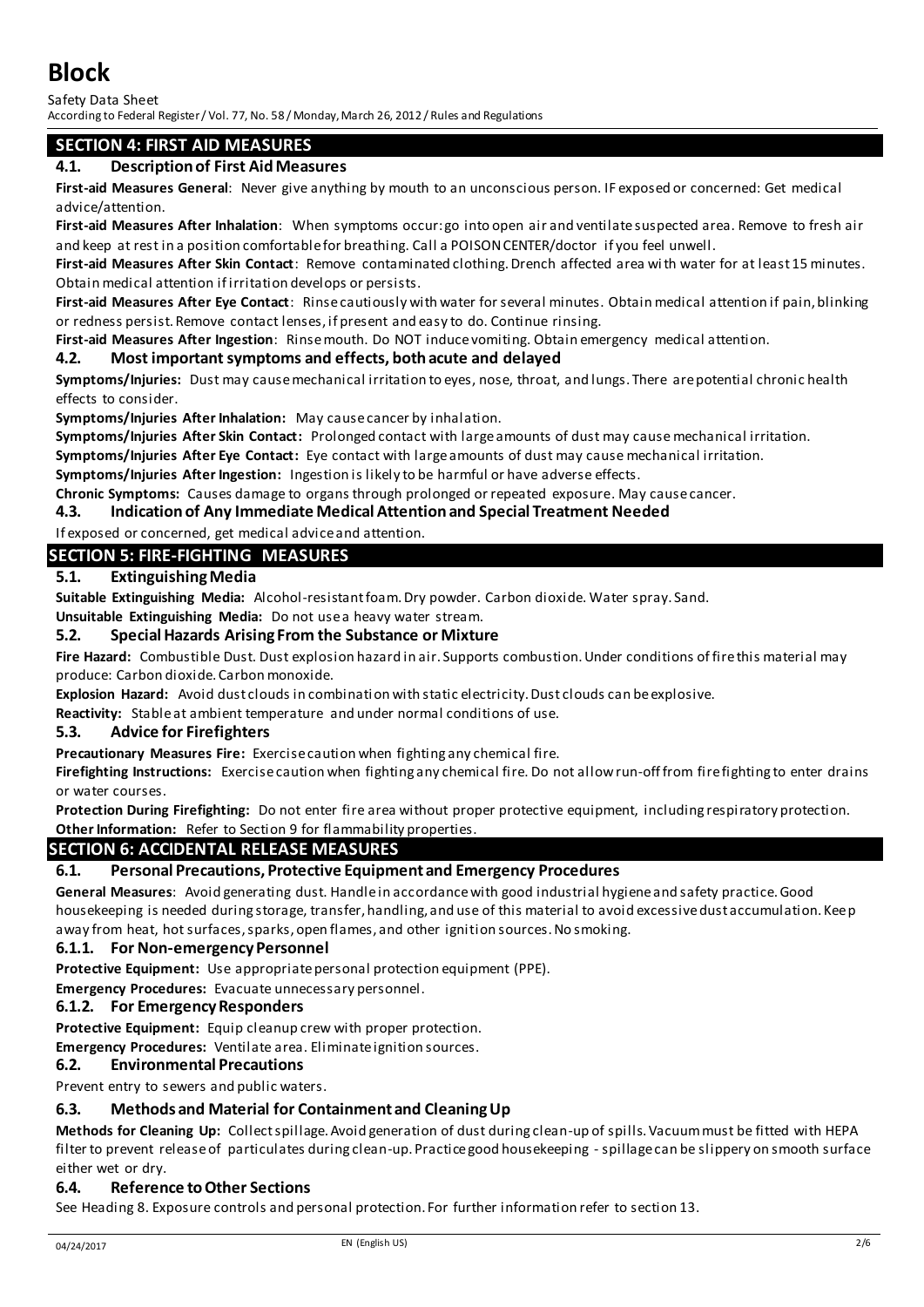Safety Data Sheet

According to Federal Register / Vol. 77, No. 58 / Monday, March 26, 2012 / Rules and Regulations

# **SECTION 7: HANDLING AND STORAGE**

# **7.1. Precautions for Safe Handling**

**Precautions for Safe Handling:** Take precautionary measures against static discharge.

**Hygiene Measures:** Handle in accordance with good industrial hygiene and safety procedures.

#### **7.2. Conditions for Safe Storage, Including Any Incompatibilities**

**Storage Conditions:** Keep only in the original container in a cool, well ventilated place away from : Direct sunlight., Heat sources. Keep container closed when not in use. Protect from moisture.

**Incompatible Products:** Strong acids. Strong bases. Strong oxidizers.

### **7.3. Specific End Use(s)**

Building Material. Construction and other operations where a high quality, high strength, block for architectural or residentia l wall construction.

# **SECTION 8: EXPOSURE CONTROLS/PERSONAL PROTECTION**

#### **8.1. Control Parameters**

For substances listed in section 3 that are not listed here, there are no established exposure limits from the manufacturer, supplier, importer, or the appropriate advisory agency including: ACGIH (TLV), NIOSH (REL), or OSHA (PEL).

|                      | Cement, portland, chemicals (65997-15-1)    |                                                                               |
|----------------------|---------------------------------------------|-------------------------------------------------------------------------------|
| <b>USA ACGIH</b>     | ACGIH TWA $(mg/m3)$                         | 1 mg/m <sup>3</sup> (particulate matter containing no asbestos and <1%        |
|                      |                                             | crystalline silica, respirable fraction)                                      |
| <b>USA ACGIH</b>     | ACGIH chemical category                     | Not Classifiable as a Human Carcinogen                                        |
| <b>USA NIOSH</b>     | NIOSH REL (TWA) $(mg/m3)$                   | 10 mg/m <sup>3</sup> (total dust)                                             |
|                      |                                             | 5 mg/m <sup>3</sup> (respirable dust)                                         |
| <b>USA IDLH</b>      | US IDLH $(mg/m3)$                           | 5000 mg/m <sup>3</sup>                                                        |
| <b>USA OSHA</b>      | OSHA PEL (TWA) (mg/m <sup>3</sup> )         | 15 mg/m <sup>3</sup> (total dust)                                             |
|                      |                                             | 5 mg/m <sup>3</sup> (respirable fraction)                                     |
| Quartz (14808-60-7)  |                                             |                                                                               |
| <b>USA ACGIH</b>     | ACGIH TWA $(mg/m3)$                         | 0.025 mg/m <sup>3</sup> (respirable fraction)                                 |
| <b>USA ACGIH</b>     | ACGIH chemical category                     | A2 - Suspected Human Carcinogen                                               |
| <b>USA NIOSH</b>     | NIOSH REL (TWA) (mg/m <sup>3</sup> )        | $0.05$ mg/m <sup>3</sup> (respirable dust)                                    |
| <b>USA IDLH</b>      | US IDLH $(mg/m3)$                           | 50 mg/m <sup>3</sup> (respirable dust)                                        |
| <b>USA OSHA</b>      | OSHA PEL (STEL) (mg/m <sup>3</sup> )        | $0.05$ mg/m <sup>3</sup>                                                      |
|                      | Carbonic acid, calcium salt (1:1)(471-34-1) |                                                                               |
| <b>USA NIOSH</b>     | NIOSH REL (TWA) $(mg/m3)$                   | 10 mg/m <sup>3</sup> (total dust)                                             |
|                      |                                             | 5 mg/m <sup>3</sup> (respirable dust)                                         |
| Chromium (7440-47-3) |                                             |                                                                               |
| <b>USA ACGIH</b>     | ACGIH TWA $(mg/m3)$                         | $0.5 \text{ mg/m}^3$                                                          |
| <b>USA ACGIH</b>     | ACGIH chemical category                     | Not Classifiable as a Human Carcinogen                                        |
| <b>USA NIOSH</b>     | NIOSH REL (TWA) (mg/m <sup>3</sup> )        | $0.5 \text{ mg/m}^3$                                                          |
| <b>USA IDLH</b>      | US IDLH $(mg/m3)$                           | $250$ mg/m <sup>3</sup>                                                       |
| <b>USA OSHA</b>      | OSHA PEL (TWA) (mg/m <sup>3</sup> )         | $0.5 \text{ mg/m}^3$                                                          |
| 8.2.                 | <b>Exposure Controls</b>                    |                                                                               |
|                      | <b>Appropriate Engineering Controls</b>     | : Provide adequate ventilation to minimize dust concentrations. Ensure all    |
|                      |                                             | national/local regulations are observed. Proper grounding procedures to avoid |
|                      |                                             | static electricity should be followed. Use explosion-proof equipment.         |

| <b>Personal Protective Equipment</b> | : Dust formation: dust mask. Gloves. Protective goggles. Dustproof clothing. |  |
|--------------------------------------|------------------------------------------------------------------------------|--|

**Materials for Protective Clothing : Chemically resistant materials and fabrics.** 

Hand Protection **Hand Protection** : Wear protective gloves.

- **Eye Protection Example 2 Example 2 Chemical goggles or safety glasses.**
- **Skin and Body Protection** : Wear suitable protective clothing.
- **Respiratory Protection** : Approved dust mask is required for some finishing operations such as sawing or sanding where dust is created.
- **Environmental Exposure Controls** : Do not allow the product to be released into the environment.

# **Consumer Exposure Controls** : Do not eat, drink or smoke during use.

# **SECTION 9: PHYSICAL AND CHEMICAL PROPERTIES**

# **9.1. Information on Basic Physical and Chemical Properties**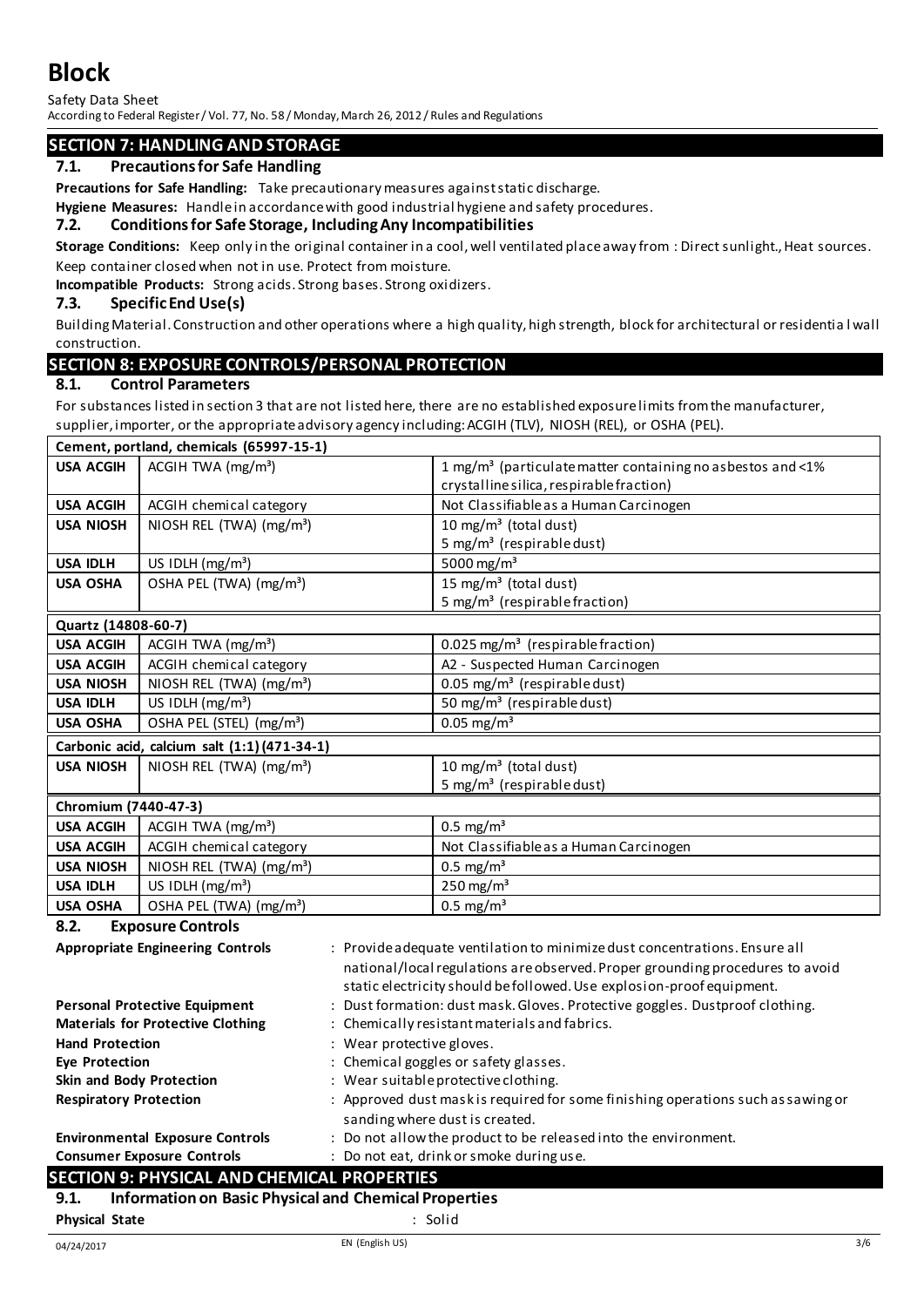Safety Data Sheet According to Federal Register / Vol. 77, No. 58 / Monday, March 26, 2012 / Rules and Regulations

| Appearance                                    | : Shaped solid. Blocks come in a wide range of body and surface colors. |
|-----------------------------------------------|-------------------------------------------------------------------------|
| Odor                                          | : Odorless                                                              |
| <b>Odor Threshold</b>                         | : No data available                                                     |
| рH                                            | : No data available                                                     |
| <b>Evaporation Rate</b>                       | : No data available                                                     |
| <b>Melting Point</b>                          | : No data available                                                     |
| <b>Freezing Point</b>                         | : No data available                                                     |
| <b>Boiling Point</b>                          | : No data available                                                     |
| <b>Flash Point</b>                            | : No data available                                                     |
| <b>Auto-ignition Temperature</b>              | : No data available                                                     |
| Decomposition Temperature                     | : No data available                                                     |
| Flammability (solid, gas)                     | : No data available                                                     |
| Vapor Pressure                                | : No data available                                                     |
| Relative Vapor Density at 20 °C               | : No data available                                                     |
| <b>Relative Density</b>                       | : No data available                                                     |
| <b>Specific Gravity</b>                       | : 2.6                                                                   |
| Solubility                                    | : Water: Negligible                                                     |
| <b>Partition Coefficient: N-Octanol/Water</b> | : No data available                                                     |
| <b>Viscosity</b>                              | : No data available                                                     |

**9.2. Other Information** No additional information available

### **SECTION 10: STABILITY AND REACTIVITY**

**10.1. Reactivity:** Stable at ambient temperature and under normal conditions of use.

**10.2. Chemical Stability:** Stable under normal conditions.

**10.3. Possibility of Hazardous Reactions:** Hazardous polymerization will not occur.

**10.4. Conditions to Avoid:** Direct sunlight. Extremely high or low temperatures. Protect from moisture. Use good housekeeping practices during storage, transfer, handling, to avoid excessive dust accumulation.

**10.5. Incompatible Materials:** Strong acids. Strong bases. Strong oxidizers.

**10.6. Hazardous Decomposition Products:** Under conditions of fire this material may produce: Carbon oxides (CO, CO2).

# **SECTION 11: TOXICOLOGICAL INFORMATION**

**11.1. Information On Toxicological Effects** 

**Acute Toxicity:** Not classified

| Quartz (14808-60-7)                          |                            |  |
|----------------------------------------------|----------------------------|--|
| LD50 Oral Rat                                | $> 5000$ mg/kg             |  |
| <b>LD50 Dermal Rat</b>                       | $> 5000$ mg/kg             |  |
| Carbonic acid, calcium salt (1:1) (471-34-1) |                            |  |
| LD50 Oral Rat                                | 6450 mg/kg                 |  |
| ATE (Oral)                                   | 6,450.00 mg/kg body weight |  |
| Ashes, residues (68131-74-8)                 |                            |  |
| LD50 Oral Rat                                | $>$ 2000 mg/kg             |  |
| Chromium (7440-47-3)                         |                            |  |
| LD50 Oral Rat                                | $>$ 5000 mg/kg             |  |

**Skin Corrosion/Irritation:** Causes skin irritation.

**Serious Eye Damage/Irritation:** Causes serious eye damage.

**Respiratory or Skin Sensitization:** May cause an allergic skin reaction.

**Germ Cell Mutagenicity:** Not classified

**Carcinogenicity:** May cause cancer.

| Quartz (14808-60-7)                              |                                               |
|--------------------------------------------------|-----------------------------------------------|
| <b>IARC</b> group                                |                                               |
| National Toxicology Program (NTP) Status         | Known Human Carcinogens.                      |
| <b>OSHA Hazard Communication Carcinogen List</b> | In OSHA Hazard Communication Carcinogen list. |
|                                                  |                                               |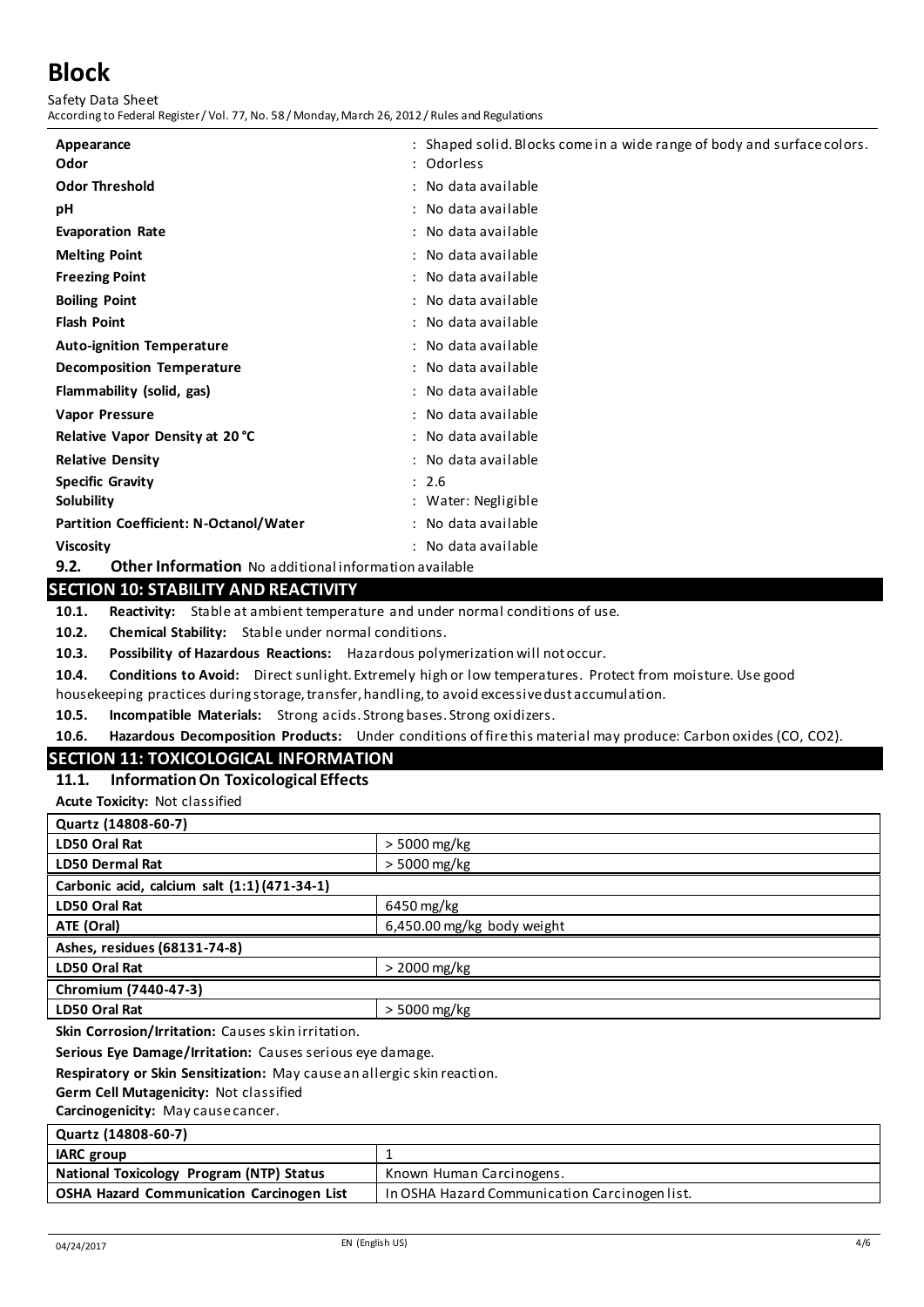Safety Data Sheet

According to Federal Register / Vol. 77, No. 58 / Monday, March 26, 2012 / Rules and Regulations

| $(7440 - 47 - 3)$<br>Chromium                                                 |  |
|-------------------------------------------------------------------------------|--|
| <b>IARC</b> group                                                             |  |
| $\cdot$ $\cdot$<br>$\sim$ $\sim$<br>_<br>$\cdots$<br>$\overline{\phantom{0}}$ |  |

**Reproductive Toxicity:** Not classified

**Specific Target Organ Toxicity (Single Exposure):** May cause respiratory irritation.

**Specific Target Organ Toxicity (Repeated Exposure):** Causes damage to organs through prolonged or repeated exposure.

**Aspiration Hazard:** Not classified

**Symptoms/Injuries After Inhalation:** May cause cancer by inhalation.

**Symptoms/Injuries After Skin Contact:** Prolonged contact with large amounts of dust may cause mechanical irritation.

**Symptoms/Injuries After Eye Contact:** Eye contact with large amounts of dust may cause mechanical irritation.

**Symptoms/Injuries After Ingestion:** Ingestion is likely to be harmful or have adverse effects.

**Chronic Symptoms:** Causes damage to organs through prolonged or repeated exposure. May cause cancer.

#### **SECTION 12: ECOLOGICAL INFORMATION**

**12.1. Toxicity No additional information available**

#### **12.2. Persistence and Degradability**

| <b>Block</b>                                |                  |
|---------------------------------------------|------------------|
| <b>Persistence and Degradability</b>        | Not established. |
| <b>Bioaccumulative Potential</b><br>12.3.   |                  |
| <b>Block</b>                                |                  |
| <b>Bioaccumulative Potential</b>            | Not established. |
| Carbonic acid, calcium salt (1:1)(471-34-1) |                  |
|                                             |                  |

**BCF fish 1** (no bioaccumulation)

**12.4. Mobility in Soil** No additional information available

**12.5. Other Adverse Effects** 

**Other Information 1988 Change in the environment.** The environment.

## **SECTION 13: DISPOSAL CONSIDERATIONS**

#### **13.1. Waste treatment methods**

**Waste Disposal Recommendations:** Dispose of waste material in accordance with all local, regional, national, provincial, territorial and international regulations.

**Ecology – Waste Materials:** Avoid release to the environment.

#### **SECTION 14: TRANSPORT INFORMATION**

14.1. In Accordance with DOT Not regulated for transport

**14.2. In Accordance with IMDG** Not regulated for transport

**14.3. In Accordance with IATA** Not regulated for transport

## **SECTION 15: REGULATORY INFORMATION**

**15.1 US Federal Regulations**

| <b>Block</b>                                                              |                                 |  |
|---------------------------------------------------------------------------|---------------------------------|--|
| SARA Section 311/312 Hazard Classes                                       | Delayed (chronic) health hazard |  |
| Cement, portland, chemicals (65997-15-1)                                  |                                 |  |
| Listed on the United States TSCA (Toxic Substances Control Act) inventory |                                 |  |
| SARA Section 311/312 Hazard Classes                                       | Immediate (acute) health hazard |  |
| Quartz (14808-60-7)                                                       |                                 |  |
| Listed on the United States TSCA (Toxic Substances Control Act) inventory |                                 |  |
| SARA Section 311/312 Hazard Classes                                       | Immediate (acute) health hazard |  |
|                                                                           | Delayed (chronic) health hazard |  |
| Carbonic acid, calcium salt (1:1) (471-34-1)                              |                                 |  |
| Listed on the United States TSCA (Toxic Substances Control Act) inventory |                                 |  |
| Ashes, residues (68131-74-8)                                              |                                 |  |
| Listed on the United States TSCA (Toxic Substances Control Act) inventory |                                 |  |
| SARA Section 311/312 Hazard Classes                                       | Immediate (acute) health hazard |  |
| Chromium (7440-47-3)                                                      |                                 |  |
| Listed on the United States TSCA (Toxic Substances Control Act) inventory |                                 |  |
| Listed on United States SARA Section 313                                  |                                 |  |